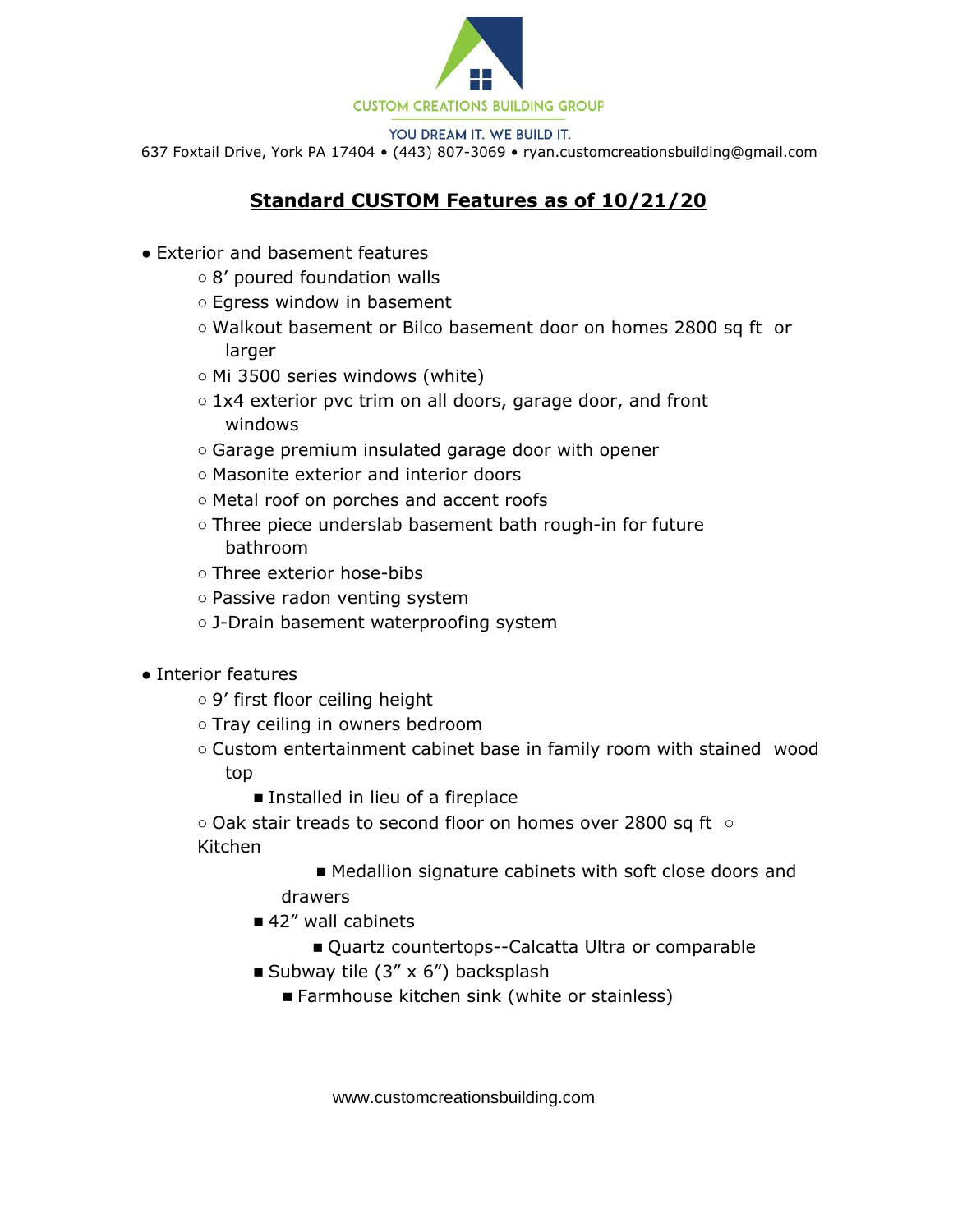

## YOU DREAM IT. WE BUILD IT.

637 Foxtail Drive, York PA 17404 • (443) 807-3069 • ryan.customcreationsbuilding@gmail.com

- Kitchen, continued
	- Stainless steel GE appliances
		- Slide-in gas range (GE--JGSS66SELSS)
		- Dishwasher (GE--GDT605PSMSS)
		- Kobe range hood vented to exterior
			- Covered by Medallion Box Hood or comparable
		- Moen garbage disposal
		- Accor in-wall ice maker line for refrigerator
- Moldings
	- Craftsman style molding package
		- 1x4 window casing
		- 1x6 baseboards
			- $\bullet$  1x4 door casing with 5/4 x 6 door header capped with 1x2
				- Craftsman style crown in main living room
	- One shiplap accent wall in room of choice
		- Board and batten trim in one room of choice
- Flooring
	- Kitchen, living/family, dining room, 1st/2nd floor hallways, and owners bedroom
		- Mannington Adura Rigid Plank or comparable
	- Bathrooms and laundry
		- Mannington LVS silver series or AduraMax
		- Secondary Bedrooms, stairs, and all closets
			- TOC Smart soft carpet (soft delight)
- Bathrooms
	- Freestanding vanities in all bathrooms with marble or
	- quartz tops
	- Moen Gibson faucets--chrome
		- Ceiling mounted rain head and handheld with slide
		- bar in master bath
	- Comfort height elongated toilet
		- Moen Gylde towel bars and paper holder--chrome
	- Framed shower door

www.customcreationsbuilding.com